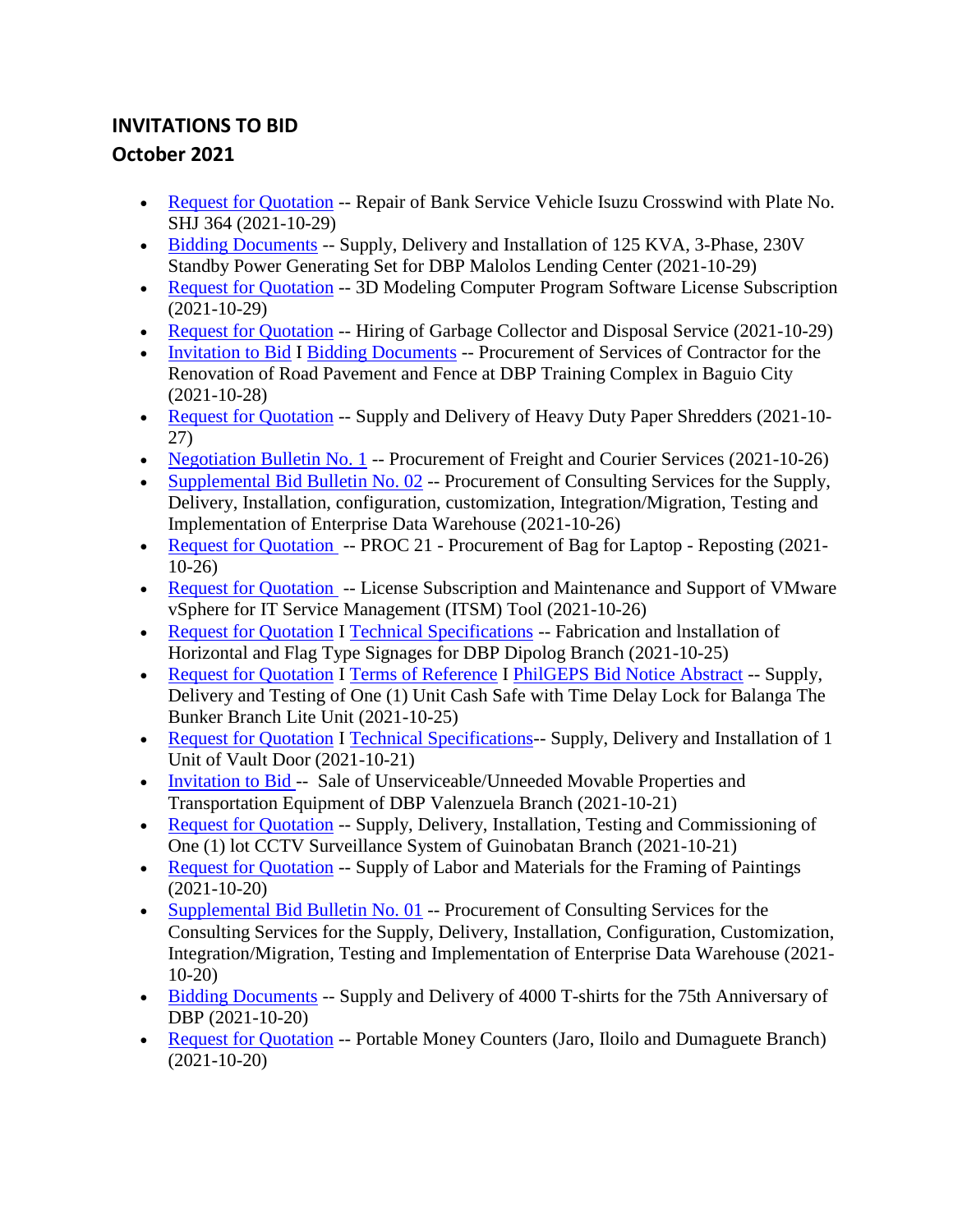- [Invitation to Bid](https://www.dbp.ph/wp-content/uploads/2021/10/Invitation-to-Bid-Fire-Supression-System.pdf) I [Bidding Documents](https://www.dbp.ph/wp-content/uploads/2021/10/Bidding-Documents_Fire-Supression-System.pdf) -- Supply, Delivery, Installation, Testing, and Commissioning of Replacement Parts/Components for the Repair of the Fire Suppression System and Fire Detection Alarm System of the Baguio Building of DBP (2021-10-20)
- [Request for Quotation](https://www.dbp.ph/wp-content/uploads/2021/10/Request-for-Quotation-Solarwinds-2021.pdf) -- SolarWinds Network, Server and Application Monitoring System Maintenance and Support Services (2021-10-20)
- [Bidding Documents](https://www.dbp.ph/wp-content/uploads/2021/10/BAS-BIDDING-DOCUMENTS.pdf) I [Bid Notice Abstract](https://www.dbp.ph/wp-content/uploads/2021/10/PhilGEPS-Bid-Notice-Abstract-ITB-Ref.-No.8092207.pdf) -- Supply, Delivery, Installation and Testing of Ten (10) Units Biometric Door Access System (for Vault's Secondary Steel Door) for Ten (10) ward branches of BBG-CL (2021-10-18)
- [Bidding Documents](https://www.dbp.ph/wp-content/uploads/2021/10/VARIOUS-MONEY-COUNTING-MACHINES-BIDDING-DOCUMENTS.pdf) I [Bid Notice Abstract](https://www.dbp.ph/wp-content/uploads/2021/10/PhilGEPS-Bid-Notice-Abstract-ITB-Ref.-No.-8092657-Various-Counting-Machines.pdf) -- Supply, Delivery and Testing of Two (2) Units Heavy Duty Sorting Machine, One (1) Unit Money Counter (Vacuum Type), Two (2) Units Coin Counter and Five (5) Units Money Counter (Portable) for BBG-CL and its ward branches (2021-10-18)
- [Request for Quotation](https://www.dbp.ph/wp-content/uploads/2021/10/Coasters-Ref-No.-8094136.pdf) -- PROC 21- Procurement of Coasters (2021-10-18)
- [Request for Quotation](https://www.dbp.ph/wp-content/uploads/2021/10/Coffee-Mug-Ref-No.-8094113.pdf) -- PROC 21 Procurement of Coffee Mugs (2021-10-18)
- [Request for Quotation](https://www.dbp.ph/wp-content/uploads/2021/10/RFQ-Christmas-Decor-Installation-Repair-and-Dismantling.pdf) -- PROC 21 Christmas Decor (Installation, Repair and Dismantling) (2021-10-15)
- [Request for Quotation I Technical Specifications](https://www.dbp.ph/wp-content/uploads/2021/10/1000-l-and-1500L-water-Tank-RFQ-and-Tech-Specs.pdf) -- Supply, Delivery, and Installation of 1 Unit 1000-L and 1500L Water Tanks (2021-10-15)
- [Invitation for Negotiation](https://www.dbp.ph/wp-content/uploads/2021/10/Invitation-for-Negotiation-Documents-Freight-and-Courier-Services-N-G-2021-05-1.pdf) -- Procurement of freight and Courier Services (2021-10-14)
- [Request for Quotation](https://www.dbp.ph/wp-content/uploads/2021/10/Request-for-Quotation-Cauayan-EFF.pdf) I [Terms of Reference](https://www.dbp.ph/wp-content/uploads/2021/10/AnnexA-Cauayan-EFF-TOR.pdf) -- Supply, Delivery, and Installation of Various Equipment, Furniture and Fixtures (As One Lot) of DBP Cauayan Branch (2021- 10-14)
- [Request for Quotation](https://www.dbp.ph/wp-content/uploads/2021/10/Request-for-Quotation-Cauayan-UPS.pdf) I [Terms of Reference](https://www.dbp.ph/wp-content/uploads/2021/10/Annex-A-Cauayan-UPS-TOR.pdf) -- Supply, Delivery, Installation, and Testing of One (1) Set 6 KVA and Three (3) Sets 1 KVA Uninterrupted Power Supply (As One Lot) of DBP Cauayan Branch (2021-10-14)
- [Request for Expression of Interest](https://www.dbp.ph/wp-content/uploads/2021/10/REI_Design-Agency-for-the-CY2018-2020-SDR-REbid.pdf) I [Bidding Documents](https://www.dbp.ph/wp-content/uploads/2021/10/Bidding-Docs_Design-Agency-for-SDR-CY2018-2020-Rebid.pdf) -- Engagement of an Advertising/Design Agency for the Design Development, printing and Delivery of 2018- 2020 Consolidated DBP Sustainable Development Report (2021-10-14)
- [Supplemental Bid Bulletin No. 01](https://www.dbp.ph/wp-content/uploads/2021/10/Bid-Bulletin-No.-01_Structural-Analysis-of-34-DBP-Owned-Buildings_10.14.2021-3.pdf) -- Consulting Services for the Detailed Investigation and Issuance of Certificate of Structural Stability for the 34 Buildings owned by DBP (2021-10-14)
- [Bidding Documents](https://www.dbp.ph/wp-content/uploads/2021/10/Bidding-Docs_Enterprise-Data-Warehouse-EDW_Corrected-2.pdf) -- Procurement of Consulting Services for the Consulting Services for the Supply, Delivery, Installation, Configuration, Customization, Integration/Migration, Testing and Implementation of Enterprise Data Warehouse (2021- 10-12)
- [Invitation for Negotiation](https://www.dbp.ph/wp-content/uploads/2021/10/CABLC-NEGOTIATED-PROCUREMENT-REFERENCE-NO.-N-I-2021-09-FINAL.pdf) Procurement of Services of a Contractor for the Renovation of the 2nd Floor of DBP Cabanatuan Building and Fit-Out Construction of DBP – Cabanatuan Lending Center (2021-10-12)
- [Invitation for Negotiation](https://www.dbp.ph/wp-content/uploads/2021/10/SFLC-NEGOTIATED-PROCUREMENT-REFERENCE-NO.-N-I-2021-08-FINAL-1-607.pdf) Procurement of Services of a Contractor for the Fit-Out Construction of DBP – San Fernando Lending Center (2021-10-12)
- [Notice of Post -](https://www.dbp.ph/wp-content/uploads/2021/10/Notice-of-Post-Qualification-Security-Service-G-2021-28.pdf) Qualification -- Security Services for the DBP Head Office Building, Branches, BLUs, Cash Centers, Warehouse, Hangar, Training Center, Acquired Properties and Other Site Installations (2021-10-12)
- [Request for Quotation](https://www.dbp.ph/wp-content/uploads/2021/10/Request-for-quotation-Two-Telco-lines-for-JOSE-PANGANIBAN-BRANCH.pdf) -- Two Telco lines for Jose Panganiban Branch (2021-10-12)
- [Request for Quotation](https://www.dbp.ph/wp-content/uploads/2021/10/Request-for-quotation-Two-Telco-lines-for-CAUAYAN-BRANCH.pdf) -- Two Telco lines for Cauayan Branch (2021-10-12)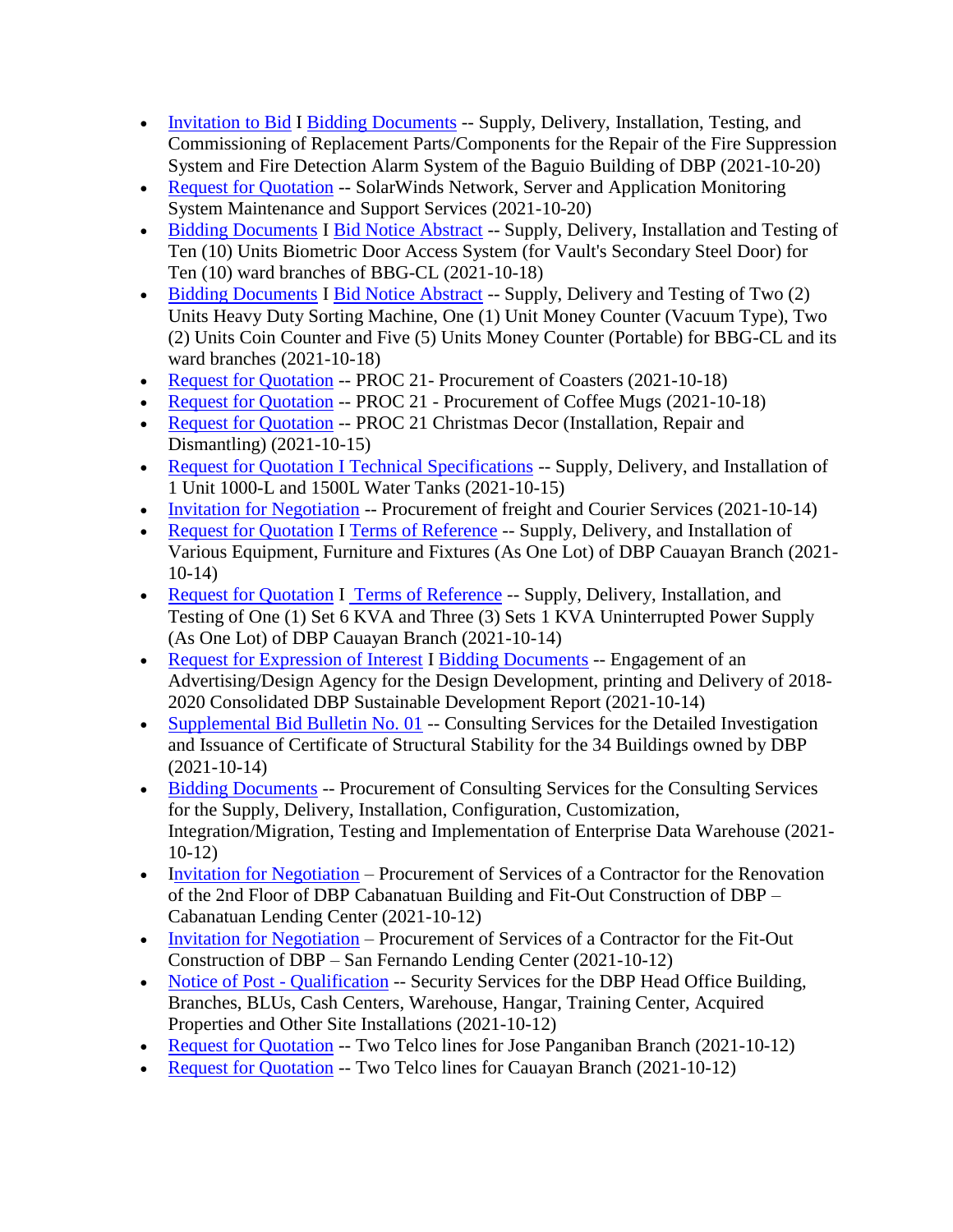- [Request for Quotation](https://www.dbp.ph/wp-content/uploads/2021/10/Request-for-quotation-Comprehensive-Psychological-Assessment-for-Executive-Candidates-.pdf) -- Comprehensive Psychological Assessment for Executive Candidates (2021-10-12)
- [Invitation for Negotiation](https://www.dbp.ph/wp-content/uploads/2021/10/Invitation-to-Negotiation-Ink-Cartridges-N-G-2021-04.pdf) -- Supply and Delivery of Ink Cartridges (2021-10-11)
- [Request for Quotation](https://www.dbp.ph/wp-content/uploads/2021/10/PhilGEPS-Ref8071596-Bag-for-Laptop.pdf) -- PROC21 Procurement of Laptop Bags (2021-10-11)
- [Request for Quotation](https://www.dbp.ph/wp-content/uploads/2021/10/1-Request-for-Quotation-Urdaneta-UPS.pdf) -- Supply, Delivery, Installation, and Testing 1 Set 6 KVA and 1 Set 1 KVA UPS for DBP Urdaneta Branch (2021-10-11)
- [Request for Quotation](https://www.dbp.ph/wp-content/uploads/2021/10/1-Request-for-Quotation-Urdaneta-EFF.pdf) -- Supply Delivery and Installation of Various EFFs Request for DBP Urdaneta Branch (2021-10-11)
- [Bidding Documents](https://www.dbp.ph/wp-content/uploads/2021/10/Bidding-Documents_Structural-Analysis-for-34-DBP-Owned-Buildings_Final-1.pdf) -- Consulting Services for the Detailed Investigation and Issuance of Certificate of Structural Stability for the 34 Buildings Owned by (2021-10-11)
- [Request for Quotation](https://www.dbp.ph/wp-content/uploads/2021/10/BBG-WESTERN-VISAYAS-Portable-Money-Counter-Bacolod-BranchHeavy-Duty-Money-Counter-Bacolod-Branch-Kalibo-Branch.pdf) -- Supply and Delivery of Portable Money Counter (Bacolod Branch) and Heavy Duty Money Counter (Bacolod Branch & Kalibo Branch) (2021-10- 08)
- [Request for Quotation](https://www.dbp.ph/wp-content/uploads/2021/10/PhilGEPS-Ref8063394-Various-Office-Supplies.pdf) -- PROC 21 Supply and Delivery of Various Office Supplies (2021-10-08)
- [Request for Quotation](https://www.dbp.ph/wp-content/uploads/2021/10/PhilGEPS-Ref8063448-Various-Inks-and-Toners.pdf) -- PROC 21 Supply and Delivery of Various Inks and Toners (2021-10-08)
- [Request for Quotation](https://www.dbp.ph/wp-content/uploads/2021/10/RFQ-Mobile-Barcode-Printer-and-Scanner.pdf) -- PROC 21 Mobile Barcode Printer and Scanner (2021-10-07)
- [Request for Quotation](https://www.dbp.ph/wp-content/uploads/2021/10/Revised-PhilGEPS-8050577-Supply-and-Labor-and-Materials-in-the-Framing-of-Paintings.pdf) -- Supply of Labor and Materials in the Framing of Paintings (2021-10-07)
- [Bidding Documents](https://www.dbp.ph/wp-content/uploads/2021/10/Bidding-Docs_Enterprise-Data-Warehouse-EDW.pdf) I [Request for Expression of Interest](https://www.dbp.ph/wp-content/uploads/2021/10/REI_Enterprise-Data-Warehouse.pdf) -- Procurement of Consulting Services for the Supply, Delivery, Installation, Configuration, Customization, Integration/Migration, testing and Implementation of Enterprise Data Warehouse (2021- 10-07)
- [Request for Quotation](https://www.dbp.ph/wp-content/uploads/2021/10/1-Request-for-Quotation-LGU-San-Jacinto-ATM-Signage.pdf) -- Supply, Delivery and Installation of One (1) Flag-Type ATM Signage and One (1) ATM Horizontal Signage for LGU San Jacinto (2021-10-07)
- [Request for Quotation](https://www.dbp.ph/wp-content/uploads/2021/10/RFQ-Secure-remote-Login-1.pdf) -- Acquisition of Secure Remote Login and Monitoring Solution (2021-10-07)
- [Request for Quotation](https://www.dbp.ph/wp-content/uploads/2021/10/RFQ-VMware-vSphere-License-Subscription-and-Software-Maintenance-and-Support.pdf) -- License Subscription and Maintenance and Support of VMware vSphere for IT Services Management Tool (2021-10-07)
- [Request for Quotation](https://www.dbp.ph/wp-content/uploads/2021/10/RFQ-Sketch-up.pdf) -- Sketch Up License Subscription (2021-10-07)
- [Supplemental Bid Bulletin No. 1](https://www.dbp.ph/wp-content/uploads/2021/10/BAC10062021143817.pdf) -- Subscription to an Automated Sanction Watchlist Screening Tool with Software Maintenance and Support Arrangement (2021-10-06)
- [Request for](https://www.dbp.ph/wp-content/uploads/2021/10/Philgeps-Ref-No.-8059232-3rd-party-OLRA.pdf) Quotation -- Proc21 Third Party Appraisal Services (2021-10-06)
- [Request for Quotation](https://www.dbp.ph/wp-content/uploads/2021/10/SIGNED-RFQ-3-TONNER-AIRCON001.pdf) I [Technical Specifications](https://www.dbp.ph/wp-content/uploads/2021/10/TECHNICAL-SPECS-3-TONNER-AIRCON001.pdf) -- Supply, Delivery and Installation of 1 Unit Aircon 3-Tonner for DBP lpil Branch (2021-10-06)
- [Request for Quotation](https://www.dbp.ph/wp-content/uploads/2021/10/PhilGEPS-Ref8051460-Supply-Delivery-of-Various-Ribbons-and-Inks.pdf) -- Supply & Delivery of Various Inks and Ribbons (2021-10-04)
- [Bid Bulletin No. 1](https://www.dbp.ph/wp-content/uploads/2021/10/BAC10042021133014.pdf) -- Engagement of Design Development, Printing and DBP Sustainable Development Report (2021-10-04)
- [Request for Quotation](https://www.dbp.ph/wp-content/uploads/2021/10/Philgeps-Ref-No.-8051107.pdf) -- PROC21 Supply and Delivery of Etched Glass (2021-10-04)
- [Request for Quotation](https://www.dbp.ph/wp-content/uploads/2021/10/PhilGEPS-Ref8050577-Framing-of-Paintings.pdf) -- Supply of Labor and Materials in the Framing of Paintings (2021-10-04)
- [Request for Quotation](https://www.dbp.ph/wp-content/uploads/2021/10/PhilGEPS-Ref8046890-Foldcote-1.pdf) -- Supply & Delivery of Foldcote Paper (2021-10-01)
- [Request for Quotation](https://www.dbp.ph/wp-content/uploads/2021/10/PhilGEPS-Ref8046104-Alcohol-Bleaching-Liquid.pdf) -- Supply and Delivery of Alcohol & Bleaching Liquid (2021-10-01)
- [Request for Quotation](https://www.dbp.ph/wp-content/uploads/2021/10/PHILGEPS-No-8046962-Third-Party-Appraisal-Services.pdf) -- PROC 21 Third Party Appraisal Services (2021-10-01)